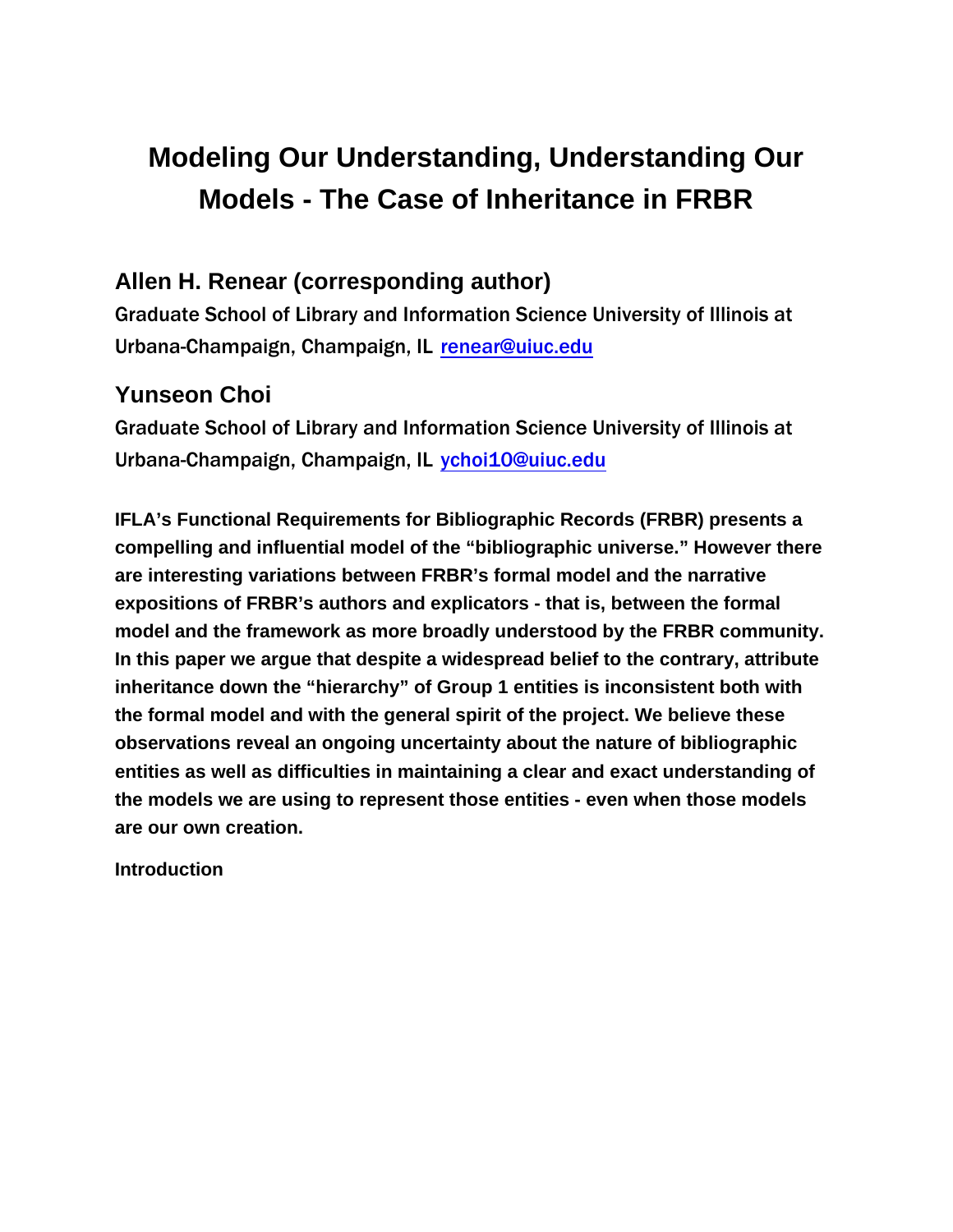The *Functional Requirements for Bibliographic Records* (FRBR) is a conceptual model of the "bibliographic universe" (works, texts, editions, documents and the like) that was developed by the International Federation of Library Associations and Institutions (IFLA 1998). It is intended to guide the development of systems for creating and managing bibliographic records. Although primarily aimed at the library cataloguing community, FRBR has been recognized more generally as a compelling empirically grounded framework for intellectual material and is increasingly influential in other domains that are using ontologies for content management.

Although some alternative models have been debated, there is little published analysis of the internal consistency of FRBR, and, specifically, of the relationship of the formal model to the assertions made in various expository accounts. We show that there are interesting variations between FRBR's formal model and the narrative expositions of FRBR's authors and explicators - that is, between the formal model and the framework as more broadly understood by the community. We believe these variations raise fundamental questions about both (i) the nature of bibliographic entities and (ii) our understanding of the models we use to represent those entities.

FRBR identifies four "Group 1" entity types: *work, expression, manifestation*, and *item*, defines relationships between them (items exemplify manifestations, manifestations embody expressions, expressions realize works), and assigns characteristic attributes to each entity - for instance, works have form, expressions may be in a particular language, manifestations may have a typeface, and items may have a provenance. It is not uncommon for writers explaining or commenting on FRBR to go on to say that attributes such as these are "inherited" down the "hierarchy" of Group 1 entity sets - from work to expression to manifestation, to item (Antelman, 2004; Bennett, 2003; Oliver, 2003; Taniguchi, 2002; Taniguchi, 2003; Tillett, 2002; Tillett, 2003; Vellucci, 1997). Presumably this would allow us to say of a particular item that it has a typeface, and of a particular manifestation that it has a language, even though the typeface attribute is assigned explicitly only to manifestations, and the language attribute is assigned explicitly only to expressions.

We argue that despite the initial plausibility of this widespread view such inheritance is (i) not part of the FRBR formal model; (ii) incompatible with the general FRBR modeling strategy, regardless of any particular formal implementation; and (iii) a dubious notion in any case.

We begin by observing that attribute inheritance is not part of the FRBR entity-relationship model and is not entailed by any statement in the the FRBR document. We then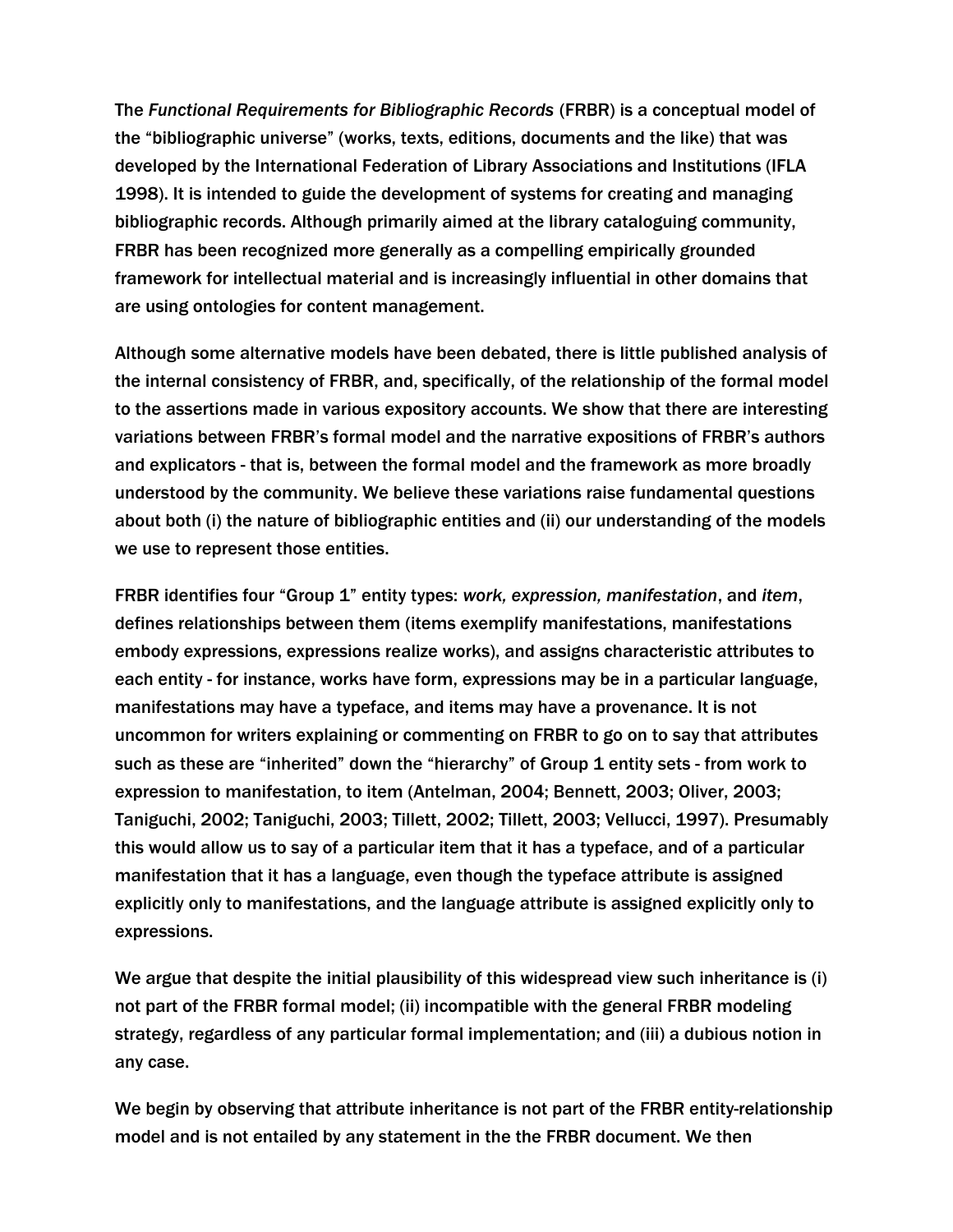demonstrate that general inheritance of all properties is clearly incompatible with the FRBR model (or any other similar entity/relationship based framework of bibliographic entities). Next we consider the whethr some form of limited inheritance could be defined that would be consistent with the general FRBR approach. We explore one strategy for this, but with inconclusive results. We then argue that the motivation for limited inheritance appears to be without foundation in any event, at least for the attributes in question. We develop three separate arguments against accepting limited inheritance within the FRBR general framework. The last argument includes an account of why the notion that inheritance exists in FRBR (and similar modeling frameworks) is so strong, and shows how the advantages supposedly secured by inheritance are already available within the framework as it exists, making inheritance unnecessary in any case.

Although we do not appear to be the first to suspect a difficulty along these lines we know of just one other brief direct mention of it (Manzanos 2003). There is however an extremely insightful and well developed treatment of many of these issues in Taniguchi (2003).

We think that our analysis has important lessons for understanding the creation and use of conceptual models. But we also believe there may be deeper issues at stake here as well. It seems to us that these problems with understanding of FRBR reveal the presence of unsettled fundamental questions about the basic nature of bibliographic entities; questions need to be better understood, although not necessarily resolved, if FRBR is to achieve its promise.

## **Overview of the FRBR Group 1 Entities**

As described in the introduction FRBR recognizes four sets of Group 1 entities, works, expressions, manifestations, and items. Works are defined as "A distinct intellectual or artistic creation", expressions as "the intellectual or artistic realization of a work in the form of alphanumeric, musical, or choreographic notation, sound, image, object, movement, etc., or any combination of such forms", manifestations as "The physical embodiment of an expression of a work" and items as "a single exemplar of a manifestation". (IFLA, 1998)

Each entity type is assigned a set of attributes. Works have such attributes such as title and form; expressions have a language attribute (translations of the same work are different expressions); manifestations have attributes like typeface; and items have attributes such as condition and location. The named relationships mentioned in the definitions hold between adjacent entities: a single work may be realized by a number of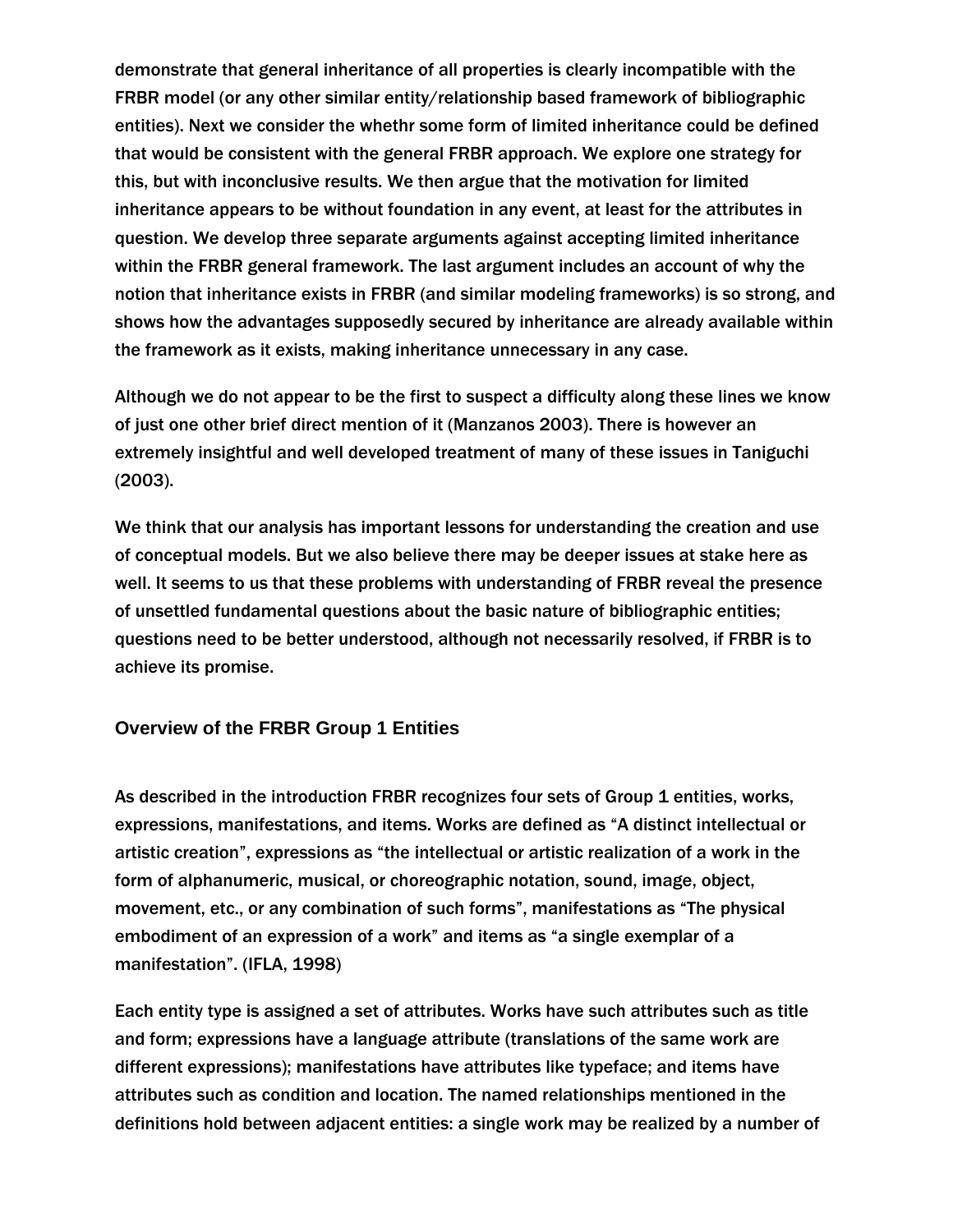expressions, each of which may be embodied in a number of manifestations, and each of those may be exemplified by many items. Below is an entity-relationship diagram representing these relationships, the arrowheads indicating cardinality.



Figure 1: ER Diagram of FRBR Group 1 Entities and Primary Relationships (diagram from IFLA, 1998)

Although this diagram appears straightforward and intuitive, our analysis requires that we confirm some key points. The discussion below follows Chen's original description of entity-relationship modeling (Chen 1976), but is consistent with recent authoritative treatments as well (Elmasri and Navathe 2003, Silberschatz, Korth, and Sudarshan 2006).

In the FRBR entity-relationship diagram the rectangles represent sets of entities and arrows represent sets of relationships, where in both cases "set" is intended in the ordinary mathematical sense and a "relationship" is an association (ordered pair) of individual entities from the joined pair of entity sets. The arrowheads indicate cardinality constraints of one-to-many for realization, many-to-many for embodiment (to accommodate anthologies for instance), and one-to-many for exemplification.

Entity-relationship modeling has, appropriately, a liberal conception of what can be an entity. Entities are defined as "'a thing' which can be distinctly identified" (Chen 1976 p. 10), "a thing in the real world with an independent existence" (Elmasri and Navathe 2003), and "a 'thing' or 'object' in the real world that is distinguishable from all other objects"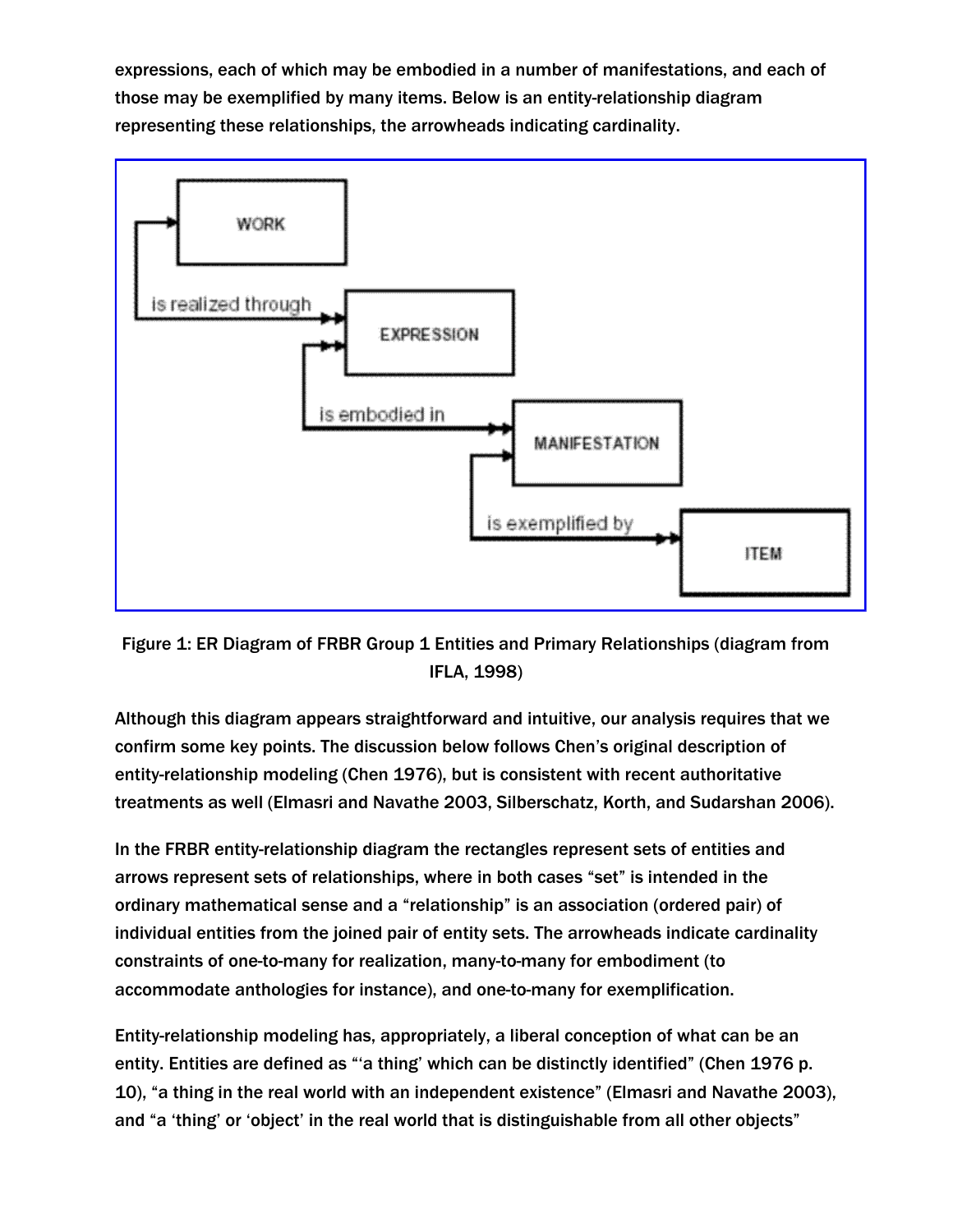(Silberschatz, Korth, and Sudarshan 2006). At the level of the modeling formalism further restrictions are typically avoided - explanations of entity-relationship modeling almost always say that entities may be "abstract" or "concrete" (Silberschatz, Korth, and Sudarshan 2006), or, in alternative terminology, "physical" or "conceptual" (Elmasri and Navathe 2003). It is natural then to ask with respect to each of the FRBR Group 1 entities whether it is abstract or concrete. FRBR tells us explicitly that works are abstract and items concrete, but does not categorize the other two entity types, expressions or manifestations, in these terms. In light of the absence of evidence to the contrary it is natural to suppose that expressions are abstract - as, whenever abstract objects are allowed at all linguistic objects such as sentence types, which may be multiply instantiated, are almost always classified as abstract.

The manifestation entity type presents a more complicated case. One problem is that manifestations are described by FRBR as "physical", and "physical embodiments". On the natural assumption that physical things or "physical embodiments" are concrete, this suggests that manifestations are concrete. But the inference trades on an ambiguity. The Harper and Brothers 1851 edition of *Moby Dick* is, in a sense, a physical object and my copy of that edition is certainly a physical object; but the phrase "physical object" clearly has two different, if systematically related, meanings in the two predications. The term "concrete" has a similar ambiguity: the Harper and Brothers edition of *Moby Dick* is not concrete in the same sense in which my copy of it is. Finally, being physical in the first sense implies being concrete in the first sense, but it does not imply being concrete in the second sense.

The problem is compounded by characterizations such as "the set of copies produced in each case constitutes a manifestation". Understood literally this seems to make the members of the manifestation entity set themselves sets (sets of physical items), which is not what would be expected here and is not parallel with the other FRBR entities. Moreover, although sets themselves are abstract entities regardless of the status of their members, sets of physical entities are routinely confused with their corresponding aggregates or fusions - and aggregates and fusions of physical objects, unlike the sets they correspond to, are concrete, and in the strictest sense: the sense in which my copy of the Harper and Brothers 1851 edition of *Moby Dick* is concrete.

These problems and others have already been identified (Doerr, Hunter, Lagoze, 2003). We will not press the points further here but will say that in our view, and this is broadly consistent with current thinking, the manifestation entity set must be understood as a set of abstract objects none of which is itself a set or an item and each of these abstract objects will be associated with the set of items, these items being the manifestations exemplars (items). Manifestations are not concrete physical objects, strictly speaking (i.e.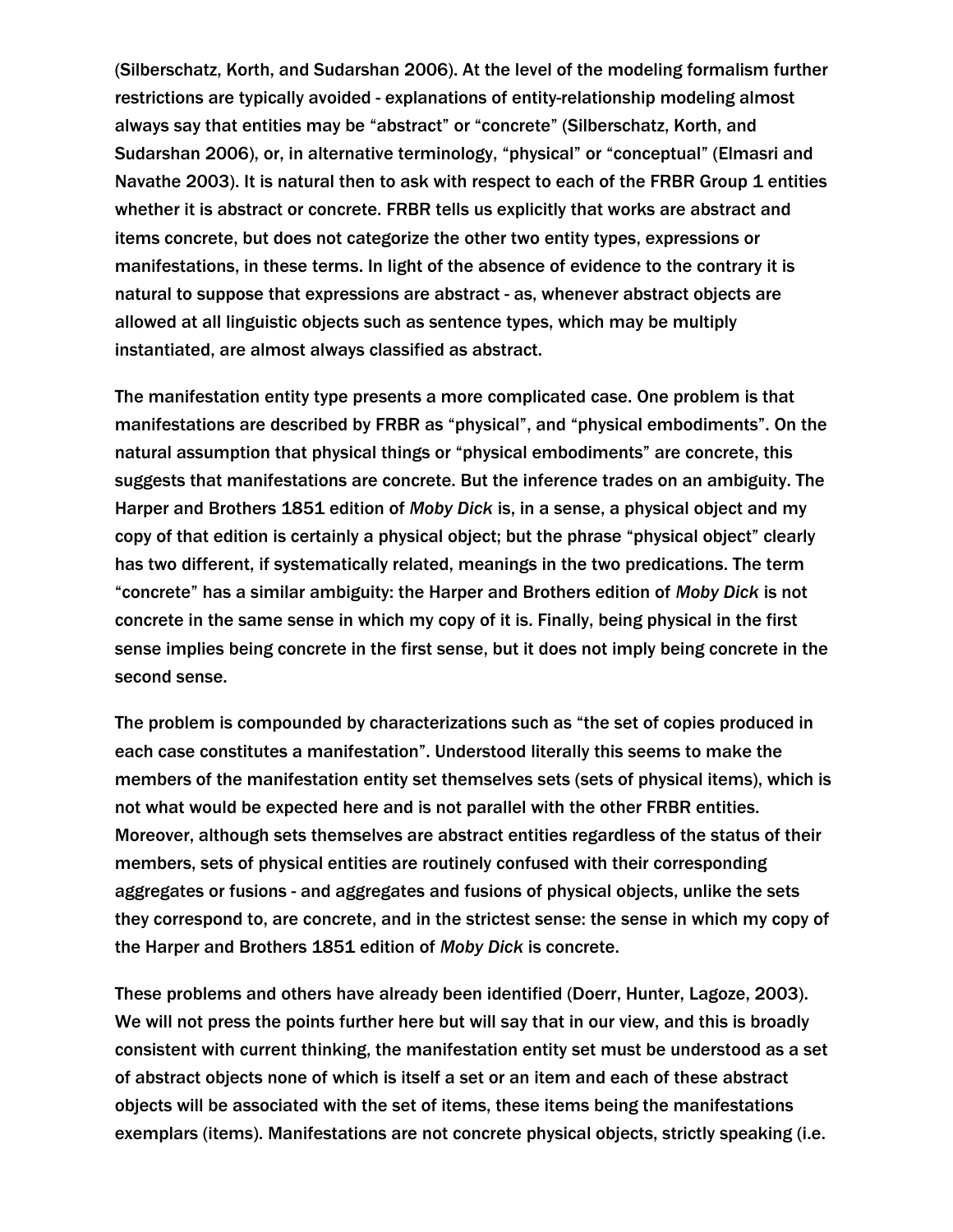in the sense in which items are concrete and physical), but only in this derivative sense: all of their exemplars are concrete and physical.

This complex clarification was necessary because some of the confusion about whether it is appropriate to speak of inheritance in FRBR seems connected with the possibility of treating bibliographic entities such as manifestations, expressions, and works, alternately as either abstract objects that are instantiated by concrete objects or as the corresponding sets of (those) concrete instantiating objects. But consistently and correctly understood FRBR takes the former approach, not the latter.

## **An Easily Accommodated Unmodeled Feature: Disjointness**

Before going on to take up the problem of inheritance we give a simple example of how feature of the FRBR general approach which, like inheritance, seems to be taken for granted by the FRBR community, and which, like inheritance, is not explicitly part of the FRBR formal model, can nevertheless be accommodated within the FRBR model quite easily - unlike inheritance. The accommodation does require an extension to the entity-relationship modeling language, but the extension is simple and well within the general spirit of the FRBR.

In any discussion of FRBR it is always assumed that the Group 1 entity classes are disjoint, that there is no entity that is a member of more than one entity class. But this disjointness is not explicitly modeled in the FRBR entity-relationship diagram and not explicitly mentioned in the FRBR documentation. The remedy of course is simply to assert disjointness in the text of FRBR, and to add the appropriate symbols to the ER diagram to the same effect.

While it is actually not possible to represent disjointness with the standard constructs of basic entity-relationship modeling, we can draw on the constructs of "enhanced entity-relationship modeling" (EER). Using these constructs the diagram Figure 2 asserts that work, expression, manifestation, and item are disjoint subsets of the class of Group 1 entities.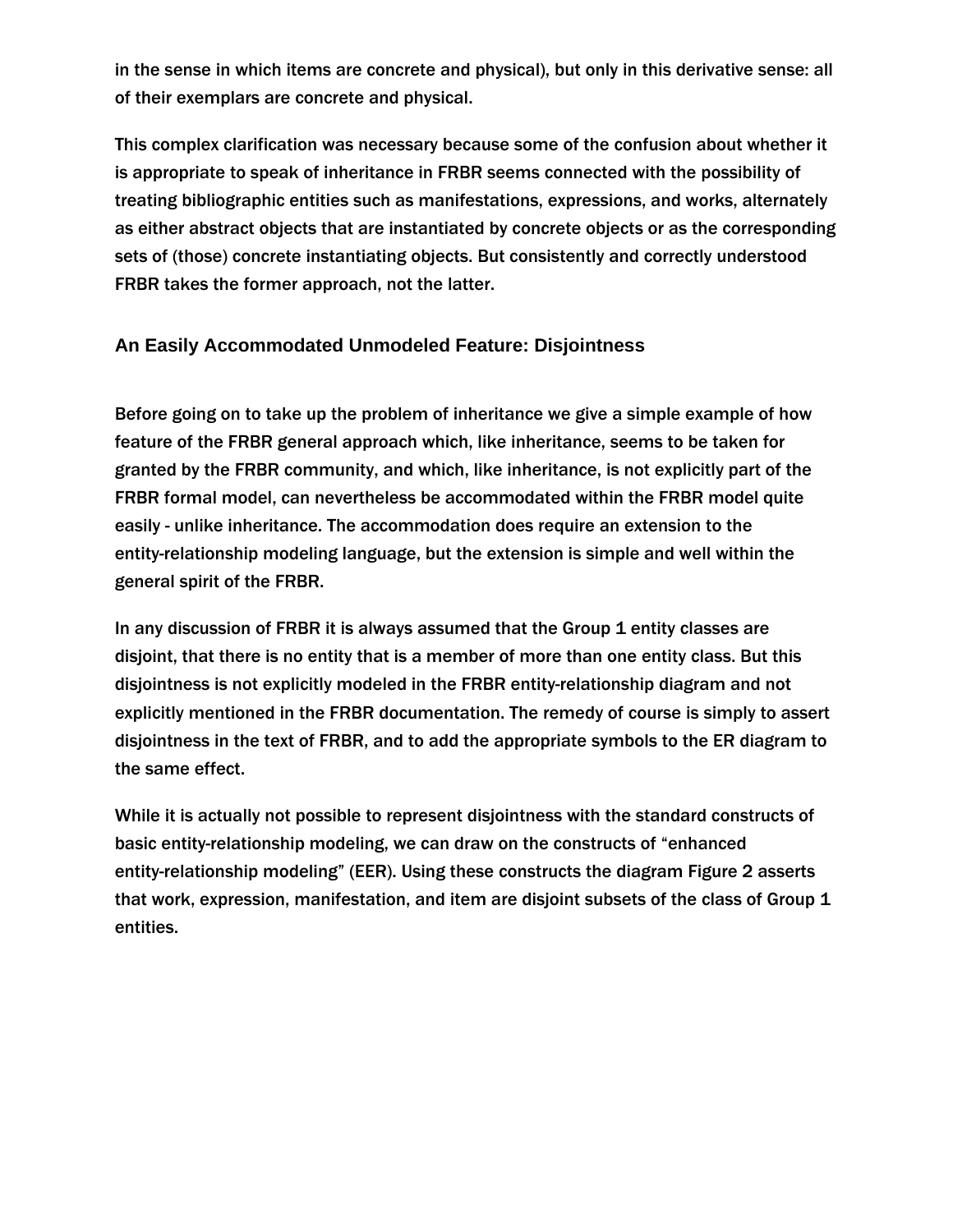

Figure 2: Modeling disjoint relationships with Enhanced Entity-Relationship Modeling (EER)

Of course we should never assume that the addition of a modeling construct is without wider significance. Additional expressiveness in a modeling language can have consequences for computational efficiency and interoperability. Nevertheless from the point of view of the conceptual integrity of the FRBR framework the modification is natural and straightforward and brings the entity-relationship model closer to our general understanding of the FRBR view of the bibliographic universe. We will see that things are quite different for any attempt to capture the unmodeled but widely accepted feature of attribute inheritance.

## **Inheritance and FRBR**

In presenting the FRBR model researchers and practitioners both often use expressions such as hierarchy and inherit, and describe entities at "lower levels" of the Group 1 entity "hierarchy" as "inheriting" the characteristics of their corresponding entities at higher levels. Some examples of sentences along these lines are:

- Vellucci: "hierarchical levels … each of which incorporates the attributes of its superordinate entity" (Vellucci, 1997)
- Tillett: "a characteristic of a work is carried to all the entities below it in the hierarchy through a transitive relationship" (Tillett, 2002)
- Oliver: "the characteristics of the work belong to all expressions, all manifestations, and all items[…] characteristics (or attributes) are inherited by all lower levels of the hierarchy" (Oliver, 2003).
- Bennett: "FRBR's primary benefits extend from its hierarchical structure, permitting the placement of bibliographic information at its appropriate level of abstraction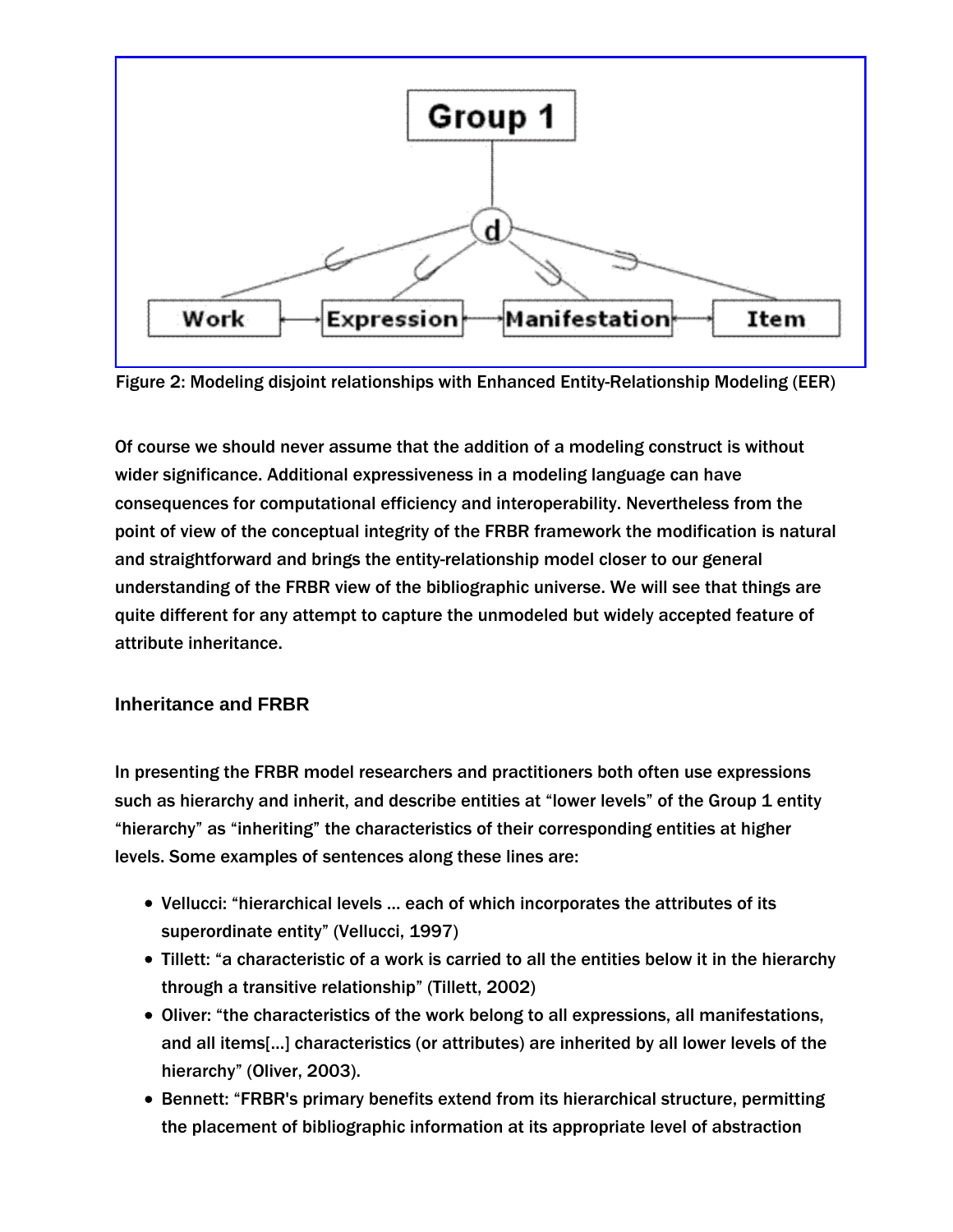and facilitating its inheritance" and also "The structure of the FRBR model implies the existence of certain information that applies at the highest level of the bibliographic hierarchy - the work - and therefore also applies to, or is inherited by, bibliographic entities comprising the lower levels of the hierarchy" (Bennett, 2003)

- Taniguchi: "The inheritance of attribute values from an upper-level to a lower-level [FRBR] entity can easily be understood…" (Taniguchi, 2002)
- Taniguchi: "A typical example of the adoption of this method ['hierarchical way'] is the FRBR model … the hierarchical way presupposes in principle the inheritance of attributes from an entity to its subordinates… (Taniguchi, 2003)
- Antelman: "Attributes at the appropriate level are associated with the highest possible entity and are inherited-not repeated-by lower level 1, which is an XML-like hierarchical representation of a work record" (Antelman, 2004)

These are subtle issues and without further examination of the context we should not conclude with respect to any particular case above that the writer truly intends to assert general attribute inheritance, but nevertheless the collective effect of such sentences tend in that direction. In at least some cases then the idea seems to be that an attribute such as language is assigned to the entity type understood to be "at the appropriate level of abstraction" (Bennett 2003) or the "highest possible entity" (Antelman 2004), which is to say, in this case, the expression entity type. Then in virtue of the assumed inheritance such an attribute is also understood to be inherited by the "lower" entity types. So if an expression is in a particular language then all manifestations embodying that expression are in that language and all items exemplifying those manifestations are also in that language.

There are several difficulties in these descriptions. We mention them now and then take them up as needed in our discussion in later sections. First it is not clear that terms like "properties", "characteristics", "attributes", and "attribute values" are always being used in the same way, or, in the case of "attributes" and "attribute values" being used consistently with their technical senses in conceptual modeling. Second it is not clear why FRBR expositors consider FRBR a "hierarchy" with "upper" and "lower" levels and what that actually means in this context. Finally, it is not clear what single relationship [type] exists in FRBR that would "transitively" support inheritance.

We now begin our analysis by noting that there is nothing in the FRBR document, or in the FRBR entity-relationship diagram that expresses the assertion that attributes, attribute values, attribute value pairs, properties, or characteristics are inherited. We have found no word cognate or synonymous with "inherit" in the document and an inspection of the entity-relationship diagram suffices to show immediately that it does not entail any inheritance either.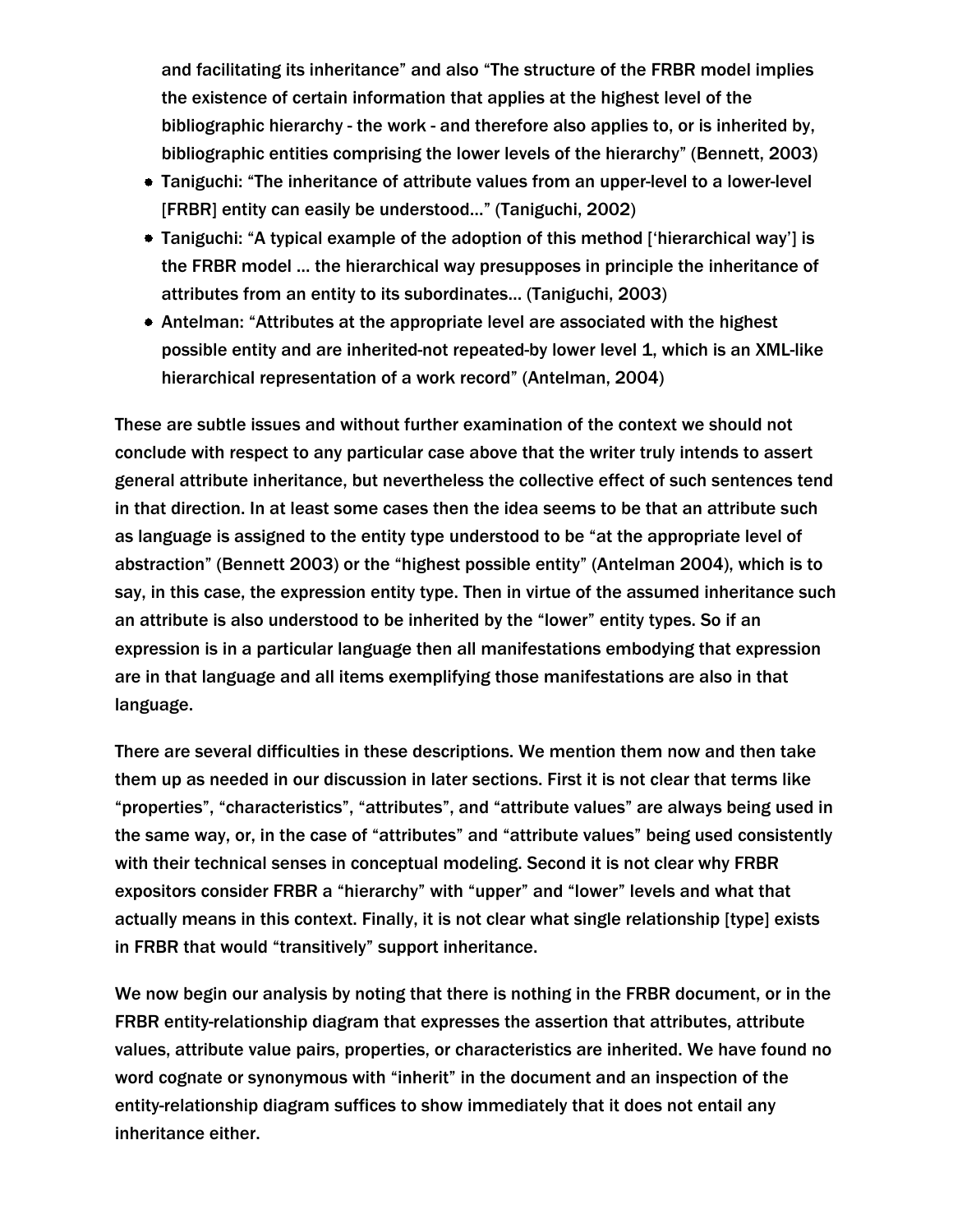In fact, it is easy to show that general unlimited inheritance down the FRBR "hierarchy" is certainly impossible. The argument is simple: FRBR describes works as abstract and items as concrete. If all properties of "higher" entities are inherited by "lower" entities then items inherit the property of being abstract, and therefore items will be both abstract and concrete. But nothing is both abstract and concrete - therefore there is no unlimited general property inheritance in FRBR.

It may be objected that this argument is sound but irrelevant as the only properties ever at issue were the attributes (or attribute values, or attribute/value pairs) explicitly specified in FRBR. So for the work entity the only relevant properties are ones such as title, form, context, and so on; but not the property of being abstract. On this account only specified attributes (and/or attribute values) are inherited and the argument given does not apply as "abstract" and "concrete" are neither attributes nor attribute pairs. We believe that even this limited version of inheritance is misconceived, but before presenting our arguments against it we explore it further.

## **Modeling Limited Inheritance**

In entity-relationship modeling there is no general expectation that inheritance will occur across an arbitrary relationship, so if inheritance is desired it must be explicitly specified. Given the general nature of entity-relationship modeling (distinct entity types, each with an appropriate attribute set) any inheritance will be limited to certain attributes and not others. If FRBR does wish to incorporate inheritance into its framework it must articulate rules for limited inheritance. In what follows we explore a little how this might be done, but end inconclusively - it is a difficult project. In the end however the difficulty in defining inheritance turns out not to be a problem for us, because, as we show in the next section, where bibliographic attributes are concerned the expectation of inheritance rests on a mistake.

Inheritance may be described in general as one entity receiving "properties or characteristics of another, normally as a result of some special relationship between the giver and receiver" (Danforth and Tomlinson 1988, cited by Taivalsaari 1996). A first cut at an inheritance rule might be:

## **D1:** F is inherited with respect to R =df  $(\forall x)(\forall y)[Rxy \rightharpoonup (Fx \rightharpoonup Fy)]$

This definition says that a particular property F is inherited with respect to a relation R whenever it is the case that if something x bears R to something y, then if x is F then y is also. Perhaps then is blue (F) inherits with respect to has as a part (R) because if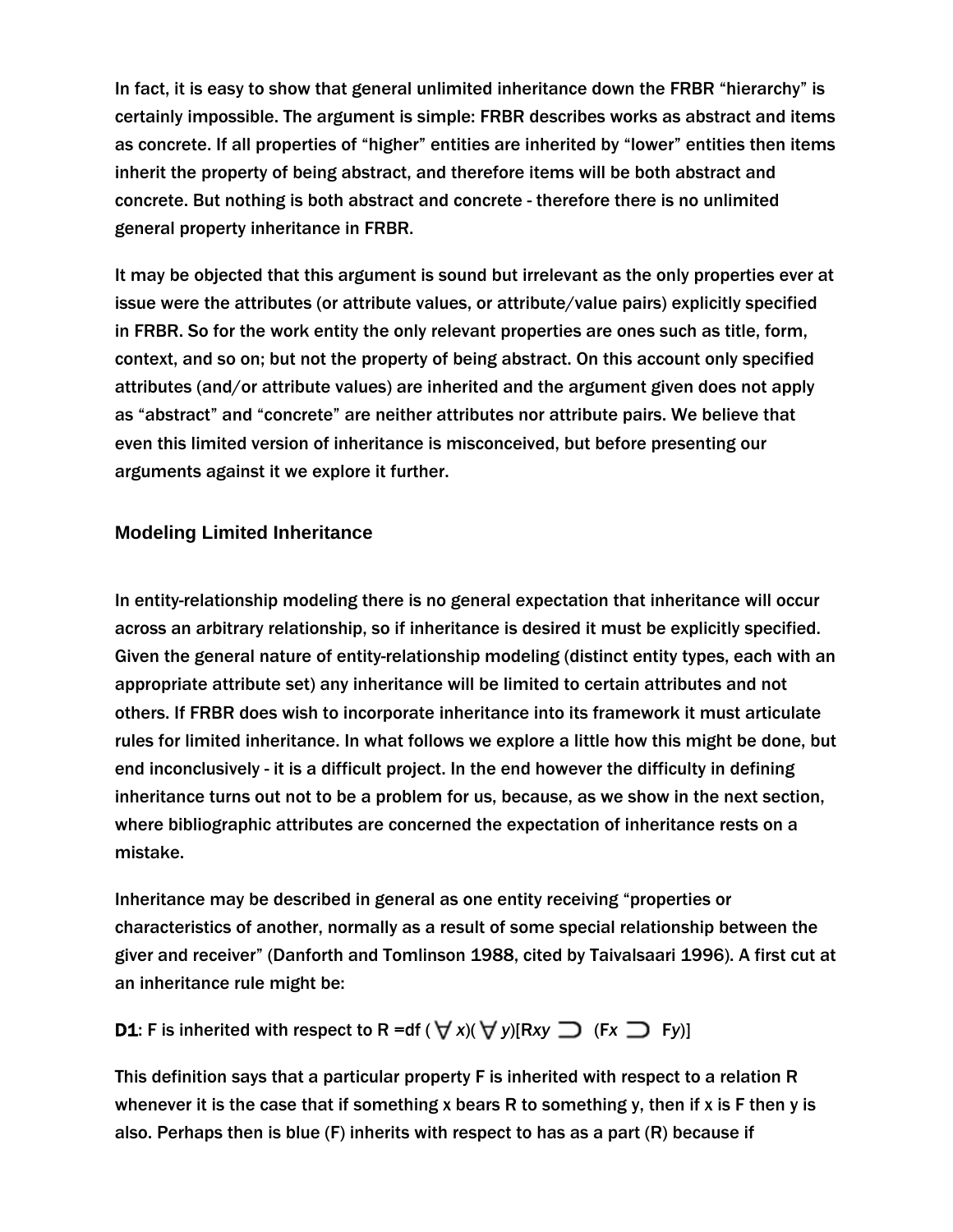something is part of a blue thing then it is itself a blue thing. A bibliographic example might be: being in English is inherited with respect to the relationship embodies.

One may also more generally, and more usefully, define inheritance not for individual determinate properties, but for general determinable attributes combined with their values:

## **D2:** Amz is inherited with respect to R =df  $(\forall x)(\forall y)(\forall z)[(Rxy \rightharpoonup (Axz \rightharpoonup Ayz)]$

Here A is a two place predicate representing a determinable attribute such as has the color and z ranges over possible colors, such as blue, understood as values, not predicates. The application to the color example would be: the color of a thing is inherited by its parts. The bibliographic example here might be: the language of a manifestation is inherited from the expression the manifestation embodies.

These are reasonable beginnings and certainly necessary conditions for relationship-based inheritance, but hardly unproblematic: among other things all of the material conditionals in  $D1$  and  $D2$  may be trivially satisfied, producing counterexamples against the sufficiency of the analysis, or at least a problem for our intuitive notion of inheritance. Possible repairs involving modal notions suggest themselves of course, but whether in the end a sound intuitive definition is possible remains to be seen.

Apart from such technical problems with defining inheritance logically how close are we to formalizing the related claims of FRBR expositors? We can suppose that eventual versions of D1 and D2 be used to support individual inheritance across each Group 1 relationship, but Tillett refers to "a transitive relation" that supports inheritance of all properties down the "hierarchy" [Tillett 2003]. What relation would that be exactly? Although there is no single named FRBR relationship that fits the bill here one may be defined in terms of given FRBR relationships:

```
D3: carries(x,y) =df
[realizes(x,y) v embodies(x,y) v exemplifies(x,y)] 
v 
(\exists z)[carries(x,y) & carries(x,y)]
```
Carries (we take the term from Tillett's remark, mentioned above) is transitive and may be used for R in D1 and D2 to ensure that all inheritable properties are inherited down the hierarchy.

**The Set Theoretic Alternative to FRBR - and Some Ambiguities**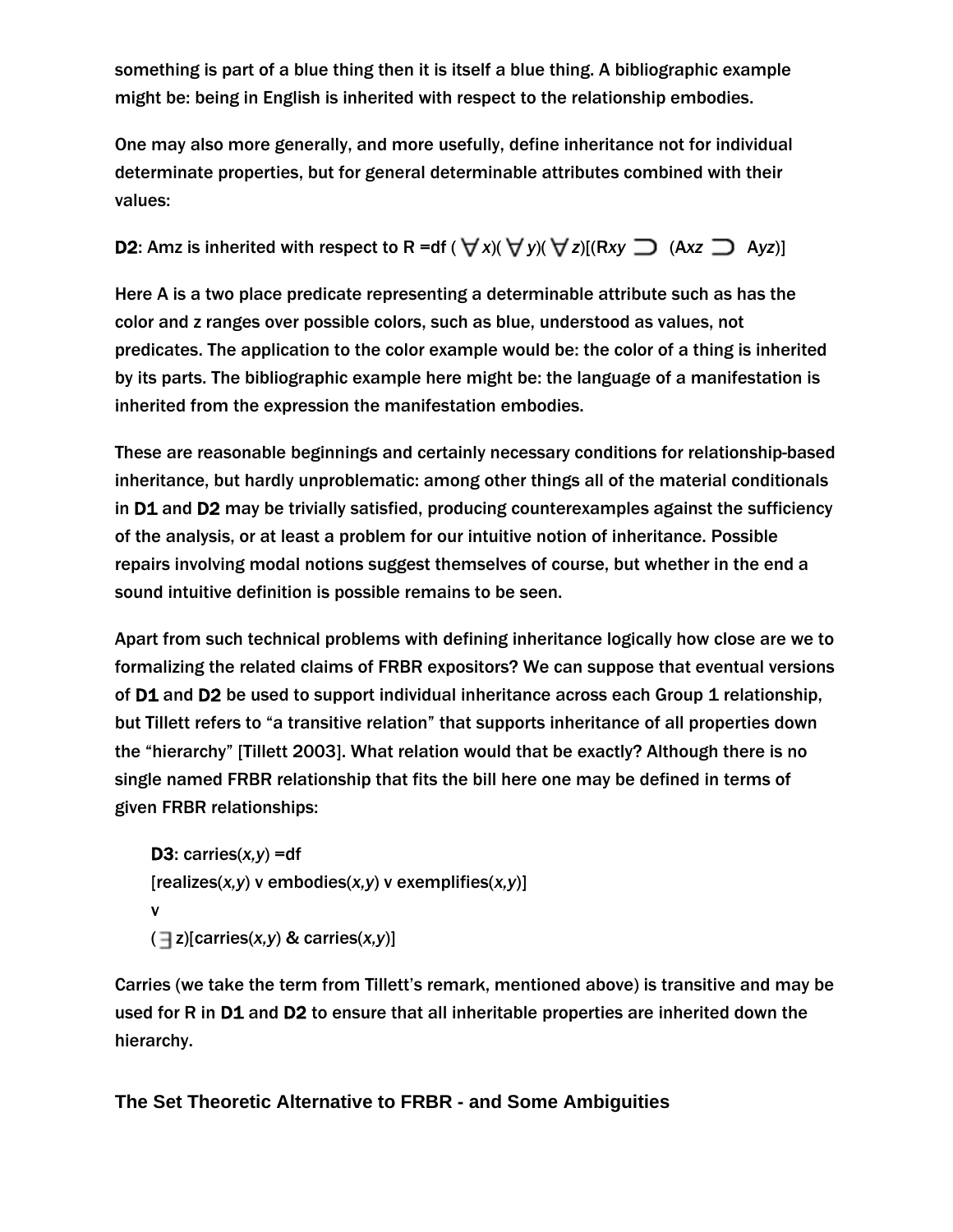FRBR has been analyzed critically by a number of authors (Weinstein, 1998; Abrams, 2002; Taniguchi, 2002, Carlyle 2004). Some have proposed alternatives with more or fewer entities, or different assignments of attributes to entities, or a radically different general framework altogether. A significant alternative of the latter sort is a set-theoretic approach (e.g., Svenonius (2001). Both set-theoretic and abstract entity models use sets to model domains, but the set-theoretic strategy is distinctive in using sets of similar concrete objects as a strategy for eliminating the need for abstract entities.

In the set theoretic model we identify the set of concrete objects that would be colloquially described as belonging to the same "edition". We perform this identification by specifying a common characteristic, a particular similarity, or a relationship to some other object anything other than instantiation of an abstract object. Now we can explain the meaning of a casual expression that seems to refer to an abstract object by reference to this set. Abstract entities (work, expression, manifestation) are replaced with classes of physical entities exhibiting common characteristics. For instance items belonging to the same edition are represented as a set of all items having a certain common publishing history, rather than as related in a particular way to an abstract object (a manifestation). That a number of items have the same text is represented by identifying a set of textually similar items, or items faithfully produced (directly or indirectly) from an original. These sets form a taxonomic class hierarchy: all items with the same publishing history are also textually similar, all textually similar items also have the same intellectual content. This alternative is a standard strategy in philosophy for avoiding ontological commitment to (presumably dubious) abstract entities.

Both taxonomic class hierarchies and entity-relationship diagrams are often represented as boxes and arrows, But to see inheritance as (generally) implied by the arrows between entity classes in an ER diagram would be, of course, a misunderstanding. The ER boxes do represent classes of entities, and the relationships are sometimes, in some sense, hierarchical. But the relationships are not typically class/subclass relationships - and that is what is needed to conclude that properties are inherited on the basis of the boxes and arrows alone. FRBR expositors are of course not confused about this, but the ambiguity is part of what makes any discussion confusing.

In traditional taxonomic class hierarchies the boxes represent classes of things and an arrow indicates that all members of a class (box) pointed to are members of the class pointed from. This relationship can be formalized either in terms of sets or in terms of properties related by implication. The latter might be described as a concept hierarchy rather than a class hierarchy, but the two formulations, while different, are obviously functionaly equivalent. (All whales are mammals if and only if the set of whales is a subset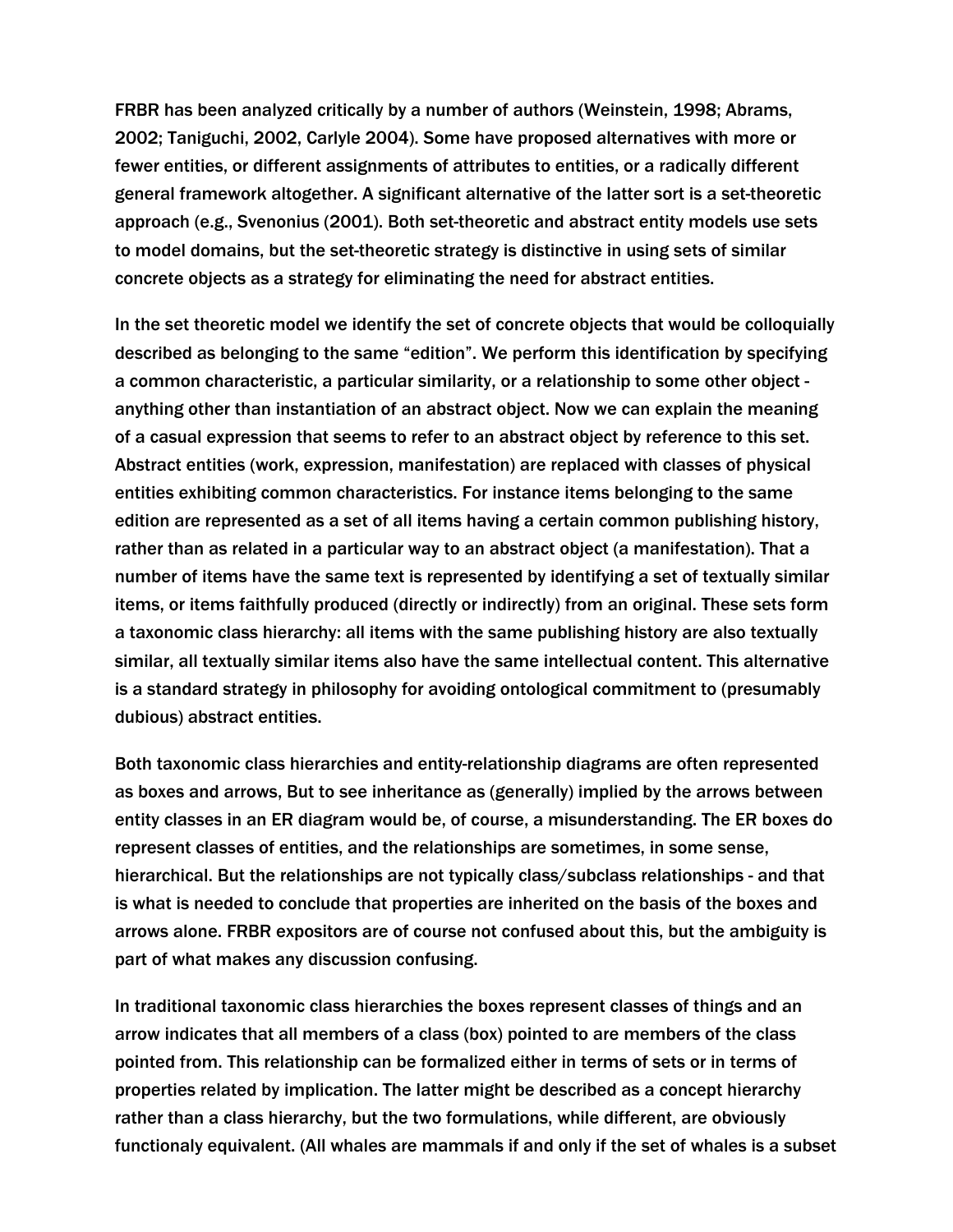of the set of mammals.). The consistent direction of the arrows representing the subclass relationship has the result that any property possessed by all members of a class S is also possessed by all members of any subclass: if all dogs are mammals, and all mammals have kidneys, then all dogs have kidneys. The subclass relation being transitive this reasoning may be iteratively applied along the chain of arrows, to establish inheritance down the tree ("transitive closure"). However, in ER diagrams the boxes continue to represent sets of entities, but the arrows no longer represent subclass relationships, instead they represent arbitrary substantive relationships that may hold between members of the entity sets. In an ER diagram, unlike the taxonomic class diagram, that two boxes are linked by an arrow does not imply a subclass relationship, or, in itself, inheritance.

Inheritance is most often conceptualized as sub/super class inheritance: a member of a subclass inherits all the properties of its superclass in virtue of the fact that all members of a subclass are members of the superclass- the relationship expressed by a taxonomic class hierarchy. However, the FRBR ER diagram is not a taxonomic class hierarchy and in fact basic EER does support sub/super class inheritance. EER however does and so could generate a parallel taxonomic hierarchy similar to the principal hierarchy of a set-theoretic approach. That is, for every cascade of work, expression, manifestation, and items a taxonomic class hierarchy could be generated that would support class-based inheritance. However this would not seem to do justice to the intuition had by the FRBR explicators that properties are inherited by entities in virtue of their inherent bibliographic relationships to other entities, rather than through a subclass/superclass relationship.

Graphical modeling systems like ER diagrams and taxonomic class hierarchies have advantages over linear symbolic systems like first order logic. Not least their visual intuitive nature allows casual use, without reference to explicit formalization. But experience within the AI community in the 1970s-80s revealed the disadvantage: it is easy to overload the graphics and misunderstand the relationships. (Woods 1975, Brachman 1983).

## **Against Inheritance in FRBR**

The project of defining a notion of limited inheritance in order to accommodate the inheritance seen in FRBR is interesting, but we believe it to be both unnecessary and mistaken in its assumptions. We would argue that in fact there should be no inheritance of specified attributes at all, in any case, and so there is no need to accommodate limited inheritance formally.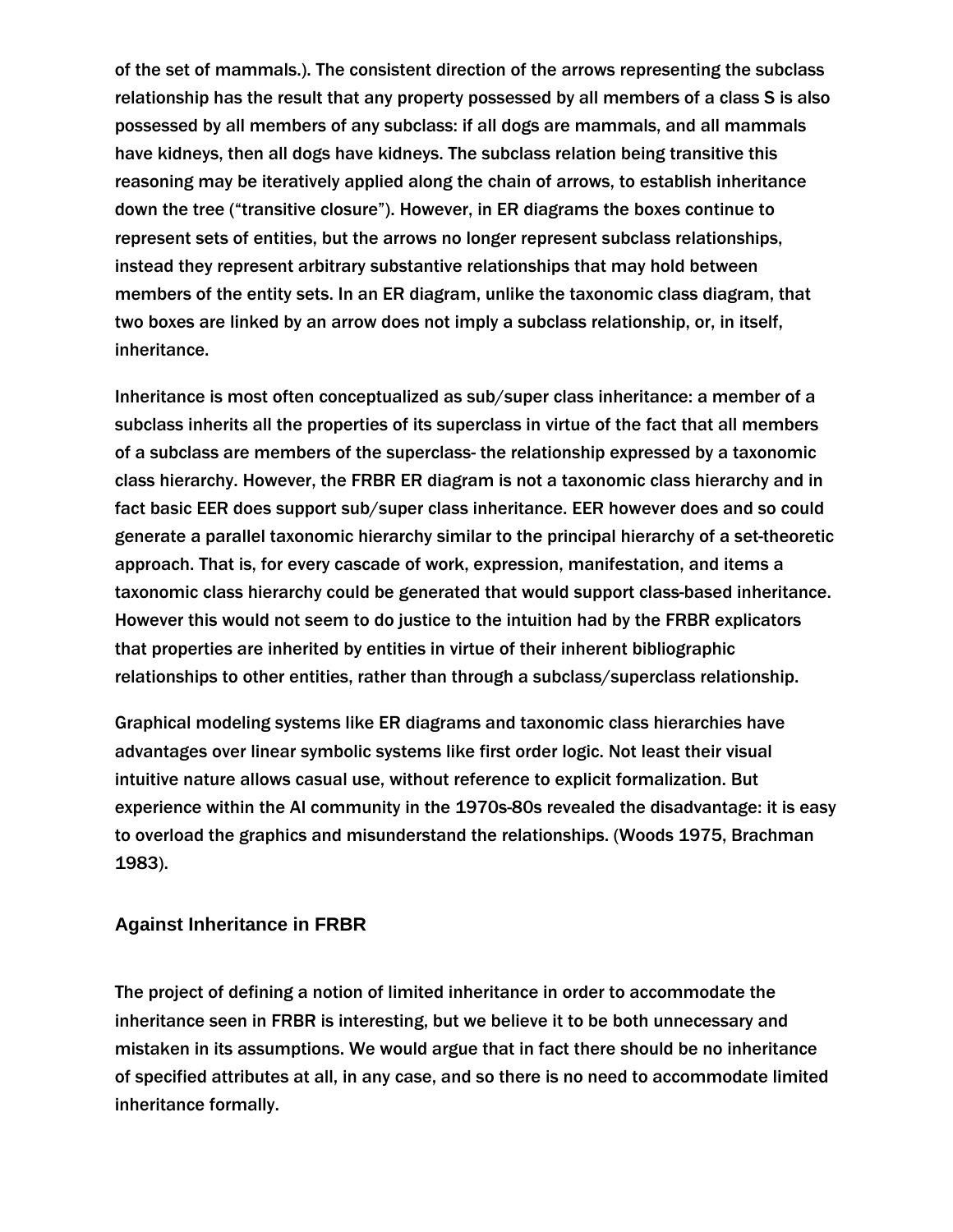We have already given a simple argument against general unlimited property inheritance. But noted that it depended on properties that are not explicit named attributes or attribute values. Now we present three arguments against accommodating even limited inheritance of explicitly specified attributes. These latter considerations are not decisive, unlike the argument against general property inheritance, but we believe they are very strong nonetheless.

## *The Argument from Category Error*

This argument is simple, although turns almost immediately on fundamental ontological intuitions. If attributes are inherited then a concrete physical item might have the properties of, say, physical condition and language. It might be, for instance, both torn and in German. This of course is the very point of inheritance. But can such ontologically disparate properties really be had by the very same thing? We think not. An item may be torn, but it is not the kind of thing that can be in German. No physical object is "in German". Only linguistic entities such as sentences or texts can be in German - and yet these things, being abstract and not physical, cannot be torn. Of course we do commonly say that an item is both torn and in German. But this should not be taken literally. The meaning of such a sentence would be more accurately expressed this way: an item exemplifies a manifestation that embodies an expression that is in German. Much too cumbersome for ordinary conversation of course, but a more accurate account nevertheless.

## *The Argument from Modeling Strategy*

The use of entity-relationship modeling involving abstract entities and concrete entities is very common and may be seen as a kind of practical but avowedly ontologically agnostic exploitation of the view just presented. It is a picture of the world "as if" the platonist ontology of abstract and concrete objects were correct. Modelers are not necessarily platonists, but they often find it convenient to talk as if they were; such a perspective facilitates the assignment of attributes to the "appropriate level of abstraction" and is conducive to creating normalized relational models. So regardless of one's ontological beliefs, to add attribute inheritance to FRBR is still inconsistent with the general approach: using entity-relationship model of related abstract and concrete objects.

## *The Argument from Redundancy*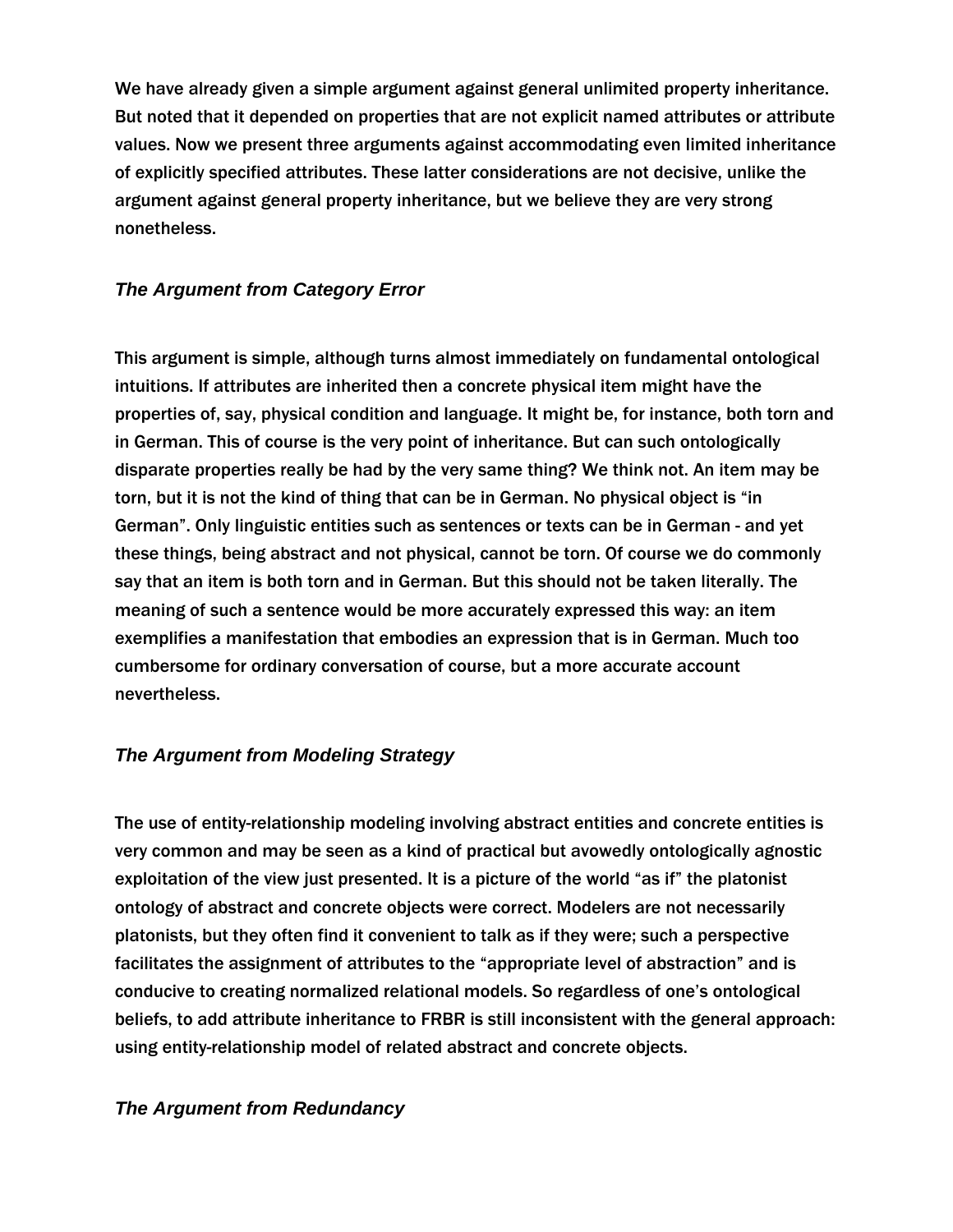Here we argue that the practical motivations for inheritance are mistaken as the supposed advantages of inheritance can be more naturally secured in other ways. In particular we show that inheritance is not needed for collocation or for database denormalization.

It might be thought that supporting the collocating function of bibliographic systems depends on inheritance. But it does not. Suppose we wish to do something we might informally describe as "identify all items that have for the class number attribute the value P95". We might think that this requires, conceptually, that the items being collocated really do have a class number attribute, and that they also have same value, P95, for that attribute. And if so then apparently they must have inherited that attribute/value combination from their corresponding works. Not so. The items in question are collocated because they all have this property: they exemplify a manifestation that embodies an expression that realizes a work that has P95 as a value for the attribute class number. And that is a property those items already have - no inheritance is necessary.

Another concern is achieving efficiency in relational databases by denormalization, reducing order to the number of joins needed to process certain queries. The idea here is that in a relational database developed from the FRBR conceptual model we may wish to, for instance, add a class number column to the item table and use it to hold the number of each corresponding work's class number, reducing the number of table lookups for queries that ask with respect to an item what the class number of its corresponding work is. This is all fine, but it has nothing to do with attribute inheritance. To see why notice that the significance of the column values are different in the work table and the item table. In the work table a class number in a record is the class number for the entity associated with that record, but in an item table a class number in the new column is not the class number of that item record's entity. Of course the headers of both columns may very well each say "Class Number", but if so those headers are being used with different meanings and are not indicating the same attribute. This is consistent with the technical definition of attribute as the role, or name of the role, played by a domain of values, and not the domain values itself.

Another way of understanding the assertion of inheritance is that what is being inherited are not attributes at all, but attribute values. Although this may appear more promising that appearance is an illusion. On this account the value of an item's Class-Number-of-Corresponding-Work attribute is inherited from the Class Number attribute of its corresponding work. And that of course is similar to what is actually going on in denormalization. But why should this be called inheritance? Ordinarily inheritance refers to an attribute or an attribute value pair, or, more generally a property or characteristic, not an attribute value. The very notion of an attribute value being inherited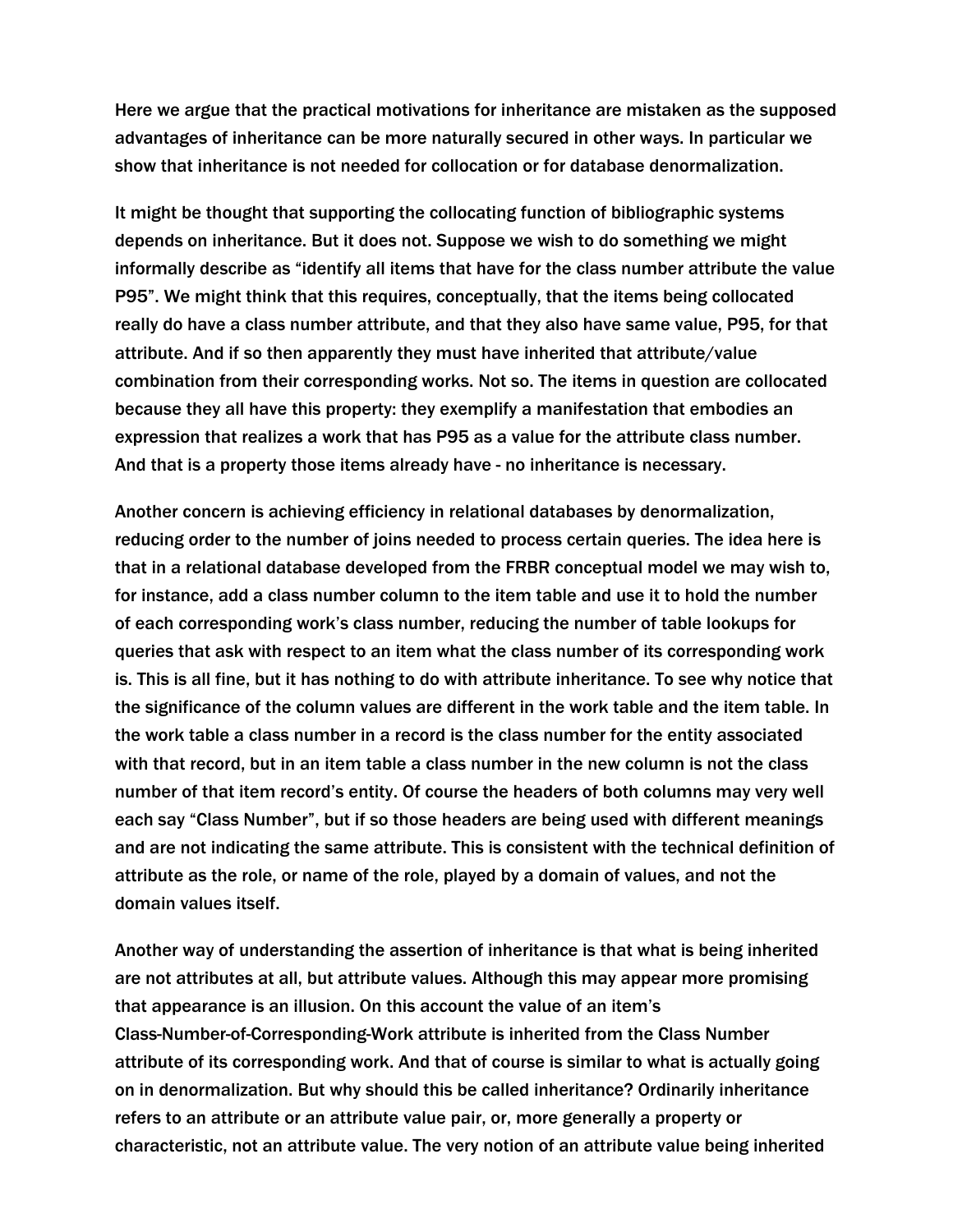is obscure. The association of an attribute value, by itself, with an object tells us nothing about the object: The association of an attribute value (e.g. "red") with an object does not distinguish "is colored red" from "likes red"; there is no implicit reference to the attribute whose domain the value "comes from" and that value may in fact be in the domains of many attributes. So neither bibliographic attributes nor attribute values are inherited. Using "inheritance" to refer to denormalization is not innocent - there may be cases of real inheritance in the bibliographic universe and we should not confuse the two.

### **Speaking Strictly vs. Speaking Loosely**

Of course it goes without saying that the logically perspicuous locutions are cumbersome, and that humans have no problem navigating idioms, ambiguities, and overloaded expressions. Indeed we cannot imagine practical work without these shortcuts, so we certainly do not suggest that we stop, in ordinary conversation, saying things like "that book is torn … and it is in English." And indeed we may allow that there is a derivative sense of "being in English", defined as being an item that exemplifies a manifestation that embodies an expression that is in English. Nevertheless we do recommend avoiding claiming, when talking about the bibliographic universe, that attributes, or attributes values, or other bibliographic properties are, in general, inherited.

#### **Conclusion**

FRBR is a profound and influential formal model for intellectual content. We look forward to both its wide adoption and to the basic research it will inspire. Not surprisingly, given the difficulty and ambition of the agenda, some of the details are not yet quite clear. The required clarification appears certain to immerse us in some of the deepest issues in the modeling and representation of intellectual objects - we look forward to that as well. We believe efforts to make our discourse about bibliographic entities consistent and adequate to its objects will probably bring us back, again, to the fundamental question: what exactly are those objects?

#### **References**

References Abrams, S. L. (2002) *Taxonomic views of a digital object* Retrieved June 20 2006 from http://hul.harvard.edu/~stephen/Model.doc

Albertsen, K., & Nuys, C. (2005) Paradigma: FRBR and digital documents *Cataloging & Classification Quarterly* 39(3/4), 125-149

Antelman, K. (2004) Identifying the serial work as a bibliographic entity *Library*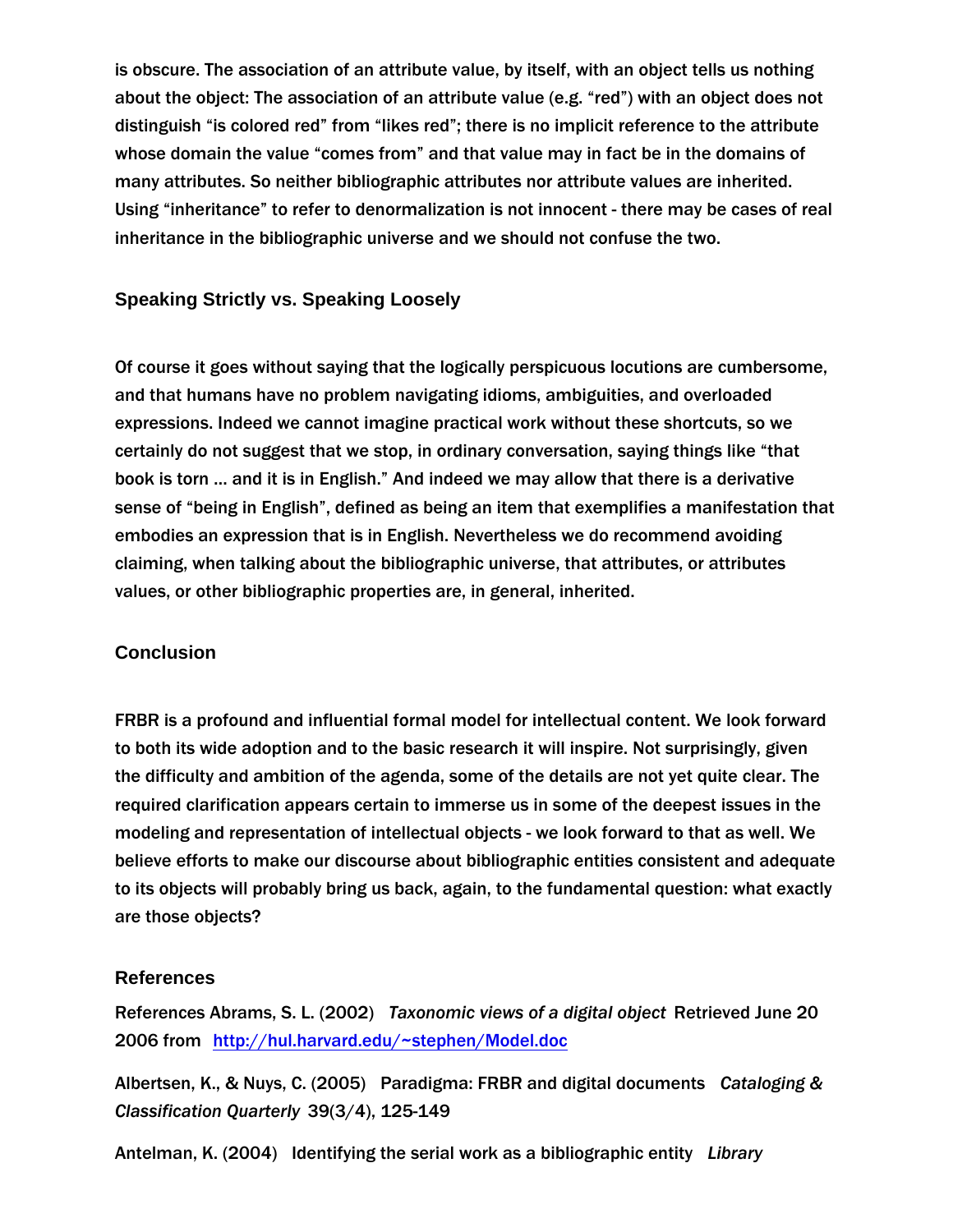*Resources & Technical Services* 48(4)

Bennett, R. & Lavoie, B. (2003) The concept of a work in WorldCat: An application of FRBR *Library Collections, Acquisitions & Technical Services* 27(1)

Brachman, R. J. (1983) What IS-A is and isn't: An analysis of taxonomic links in semantic networks *Computer* 16:10, 30-36

Carlyle, A. (2004) FRBR and the bibliographic universe, or how to read FRBR as a Model *2004 ALA Annual Conference, Orlando*

Chen, P. (1976) The entity-relationship model - Toward a unified view of data *ACM Transactions on Database Systems* 1:1

Danforth, D., & Tomlinson, C. (1988) Type theories and object-oriented programming *ACM Computing Surveys* 20:1

Doerr, M. Hunter, J. & Lagoze, J. (2003) Towards a core ontology for information integration *Journal of Digital Information* 4(1)

Elmasri R. & Navathe, S. B. (2003) *Fundamentals of Database Systems* Addison-Wesley

IFLA Study Group on the Functional Requirements for Bibliographic Records, & International Federation of Library Associations and Institutions. (1998) *Functional requirements for bibliographic records : final report* München: K.G. Saur

Jones, E. (2004) Functional requirements for bibliographic records (FRBR): Summit on Serials in the Digital Environment *CONSER: Cooperative Online Serials*

Manzanos, N. (2003) Re: Presention. 22/07/2003 *FRBR Listserv Archive* http://www.ifla.org/VII/s13/wgfrbr/archive/FRBR\_Listserv\_Archive.pdf

Oliver, C. (2003) Functional requirements for bibliographic records: What is FRBR and why is it important? *Canadian Metadata*

*Forum* http://www.collectionscanada.ca/metaforum/n11-228-e.html

Renear, A. H., Phillippe, C. Lawton, P. & Dubin, D. (2003) An XML document corresponds to which FRBR Group 1 entity? *Extreme Markup Languages 2003 Montreal, CA*

Silberschatz, A. H. F. Korth, & S. Sudarshan. (2006) *Database System Concepts* McGraw-Hill 5th edition

Svenonius, E. (2001) *The Intellectual Foundation of Information Organization* Cambridge, Massachusetts: MIT Press

Taivalsaari, A. (1996) On the notion of inheritance *ACM Computing Surveys* 28:3